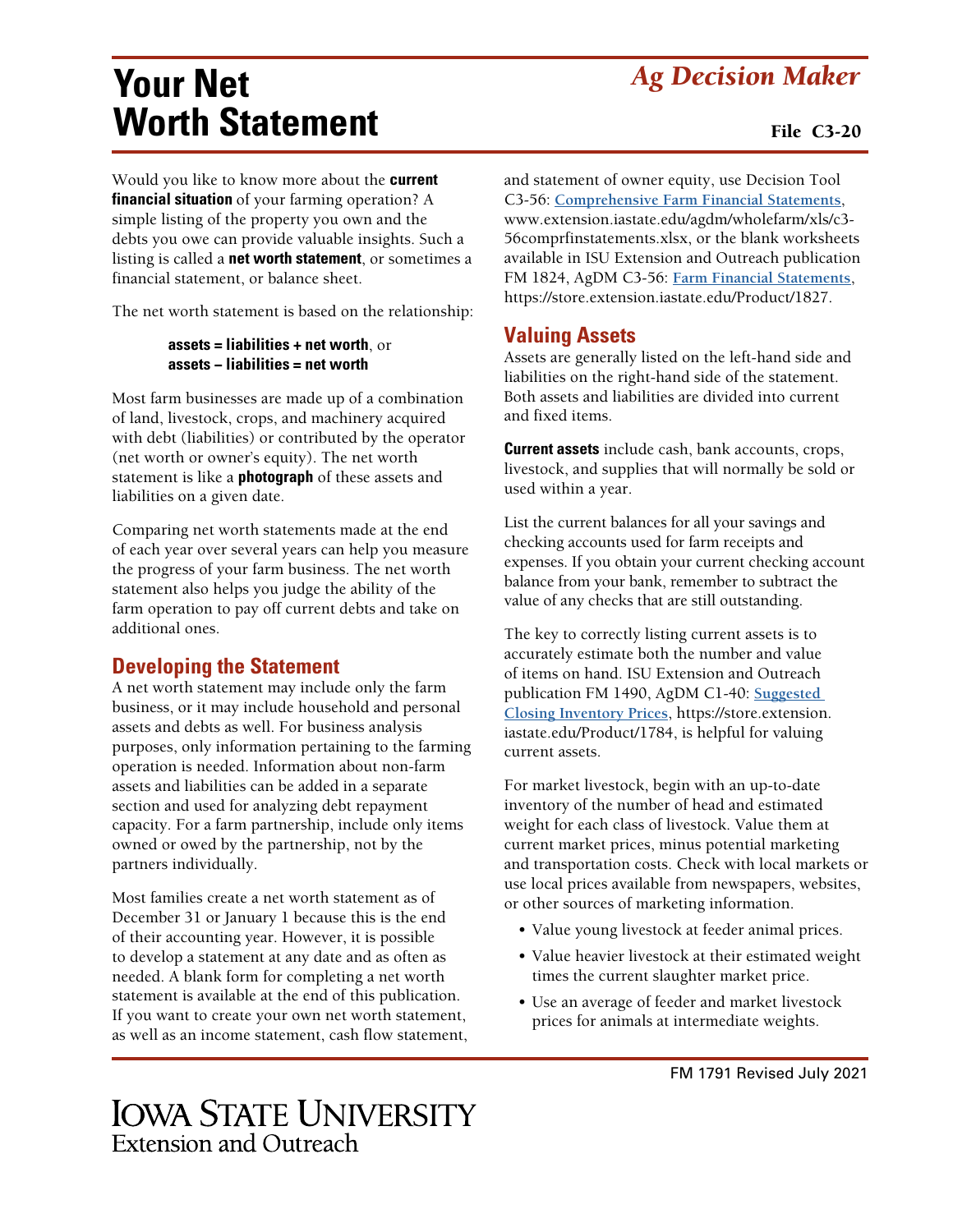For grain and feed, including hay, silage, straw, and supplements:

- Begin with accurate estimates of bushels, tons, bales, etc., on hand.
- Include grain under warehouse receipt at an elevator. Also include grain delivered under a deferred pricing (price later) contract if the price has not yet been established or payment received.
- Value crops at current market price, or their contracted price, minus marketing costs. Check with local markets or use local prices available through newspapers, websites, or other sources.
- Include grain placed under a USDA marketing loan. Value it at the current market price or the loan rate, whichever is higher, because you have the option of repaying the loan at a lower rate if the price is below the loan rate. Include the marketing loan as a current liability.
- Value crops that have been hedged with a futures contract at their current market price, not the futures price. Any gains or losses incurred in the futures market will be reflected in the balance of the hedging account.
- Value commercial feed at its purchase cost.

Other current assets include:

- Supplies on hand, such as seed corn, chemicals, medications, and fuel.
- Prepaid expenses, such as payment made for feed to be delivered in the coming year. Show this as an asset only if you have already paid for it or if you show the obligation to pay for it as a liability.
- Money invested in a future crop such as for fall-applied fertilizer. Growing crops generally should be given a value equal to the costs of production already incurred.
- Hedging accounts used for forward pricing grain, livestock, or production inputs. Obtain a current estimate of net market value of all futures and options accounts on the date of the net worth statements, including realized gains from closed contracts, plus margin money deposited.
- Accounts receivable, such as the payment a customer might owe you for custom combining, government payments to be received for past production, or crop insurance payments earned but not yet received.

**Fixed assets** are those used in farm production, but not intended to be sold or converted directly into marketable products during the year (except for breeding livestock to be culled).

For breeding and dairy livestock:

- Begin with an accurate count of each species and type of livestock.
- Cows or ewes should be valued according to a conservative dairy or breeding value. For sows that are replaced more rapidly, an estimated slaughter value is suggested.
- Avoid making large year-to-year changes in values placed on breeding stock, which can cause large paper increases or decreases in net worth. Establishing a base value for each class of breeding stock and using it each year is recommended.

| <b>Example 1. Valuing Grain</b>                                         |
|-------------------------------------------------------------------------|
| A farm has 40,000 bushels of corn in storage. The current market        |
| price (net of transportation cost) is \$3.40. A total of 10,000 bushels |
| have been forward contracted to a local elevator for \$3.60 per         |
| bushel, for future delivery. Another 10,000 bushels were hedged by      |
| selling futures contracts for \$3.95 per bushel, but should be valued   |
| at current market price.                                                |

The corn inventory would be valued as follows: 20,000 bushels unpriced, at \$3.40 \$68,000 10,000 bushels forward contracted, at \$3.60 36,000 10,000 bushels hedged, at \$3.40 (cash price) 34,000 Total \$138,000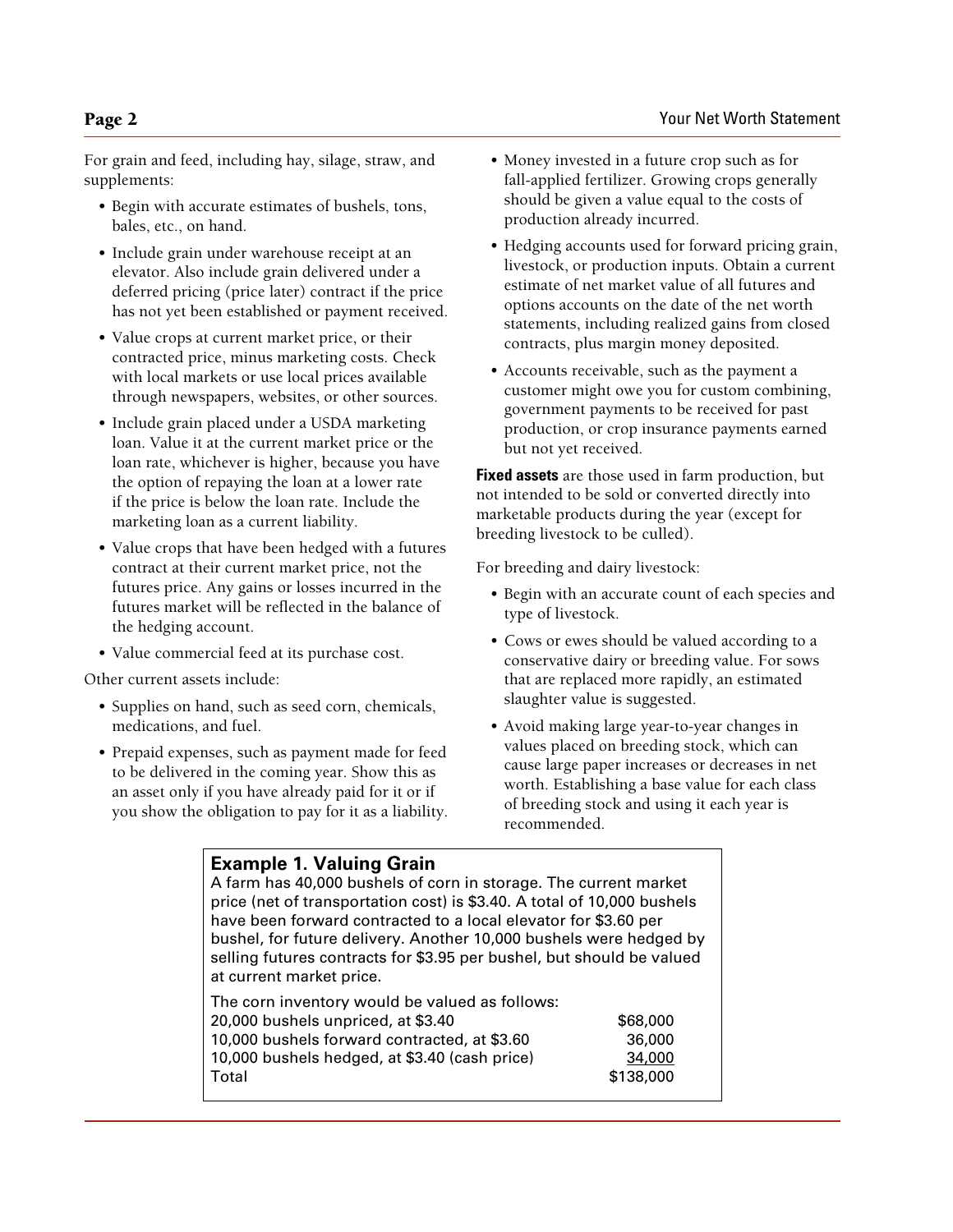#### Your Net Worth Statement **Page 3**

For machinery, equipment, and vehicles:

- Your tax depreciation schedule should provide a complete inventory.
- Use the depreciated or remaining value (cost minus total depreciation allowed, including depreciation for the past year), under the **cost value** column. However, if very rapid tax depreciation methods have been used, such as "expensing," you may want to start with a value that is closer to fair market value.
- Once a total remaining value has been determined, it can be adjusted in following years by this formula:

Value of machinery (or equipment or vehicles) at the beginning of the year

- **+** net cost of machinery added (purchases or cash difference paid on a trade)
- **–** the value of machinery sold or junked
- **–** depreciation expense for the year (economic, not income tax values) (10% of undepreciated value is suggested)
- machinery value at the end of the year (see Example 2).
- Use a conservative market value under the market value column, or adjust the previous year's value for purchases, sales, and depreciation. Use the same depreciation expense value that you show on your net income statement.

Do not include machinery, equipment, or breeding livestock that you are leasing, unless they are shown on your tax depreciation schedule.

#### **Example 2.**

#### **Machinery Depreciation Adjustment**

| Value, beginning of year---------------- \$225,100   |
|------------------------------------------------------|
| + Net purchases and trades------------- + 65,000     |
|                                                      |
| = Undepreciated value--------------------- 283,600   |
| - Depreciation (estimated at $10\%$ ) ---- $-28,360$ |
| = Value, end of year --------------------- \$255,240 |
|                                                      |

For perennial or long-term crops such as alfalfa, orchard crops, or some vegetables, sum up all the costs incurred for establishing the crop and depreciate that amount over its remaining productive life.

**Other fixed assets** include land, buildings, and improvements. They often have the largest dollar value of any assets on the net worth statement. On some statements fixed assets are divided into intermediate and long-term assets.

List the cost basis of farm real estate under the cost value column:

- Your original basis is the price you paid for the farm.
- If you received the property through gift, you retain the giver's basis.
- If you inherited the property, the basis is the value that was used for valuing the estate.
- Adjust the original basis by adding the cost of improvements made and subtracting the depreciation taken on improvements.

List owned farm real estate at a conservative current value in the **market value** column.

- List the value of improvements separately from real estate. Use the remaining value for depreciable improvements.
- Reduce market value land prices to allow for broker's commission and other selling costs that might have to be paid if the farm were sold.

Shares in other farming entities such as a sow cooperative should also be shown under fixed assets, as well as shares in other farm corporations or LLCs.

**Personal assets** such as family bank accounts, retirement accounts, stocks and bonds, household goods, vehicles, housing, or other real estate can be listed separately at the bottom of the assets side of the statement.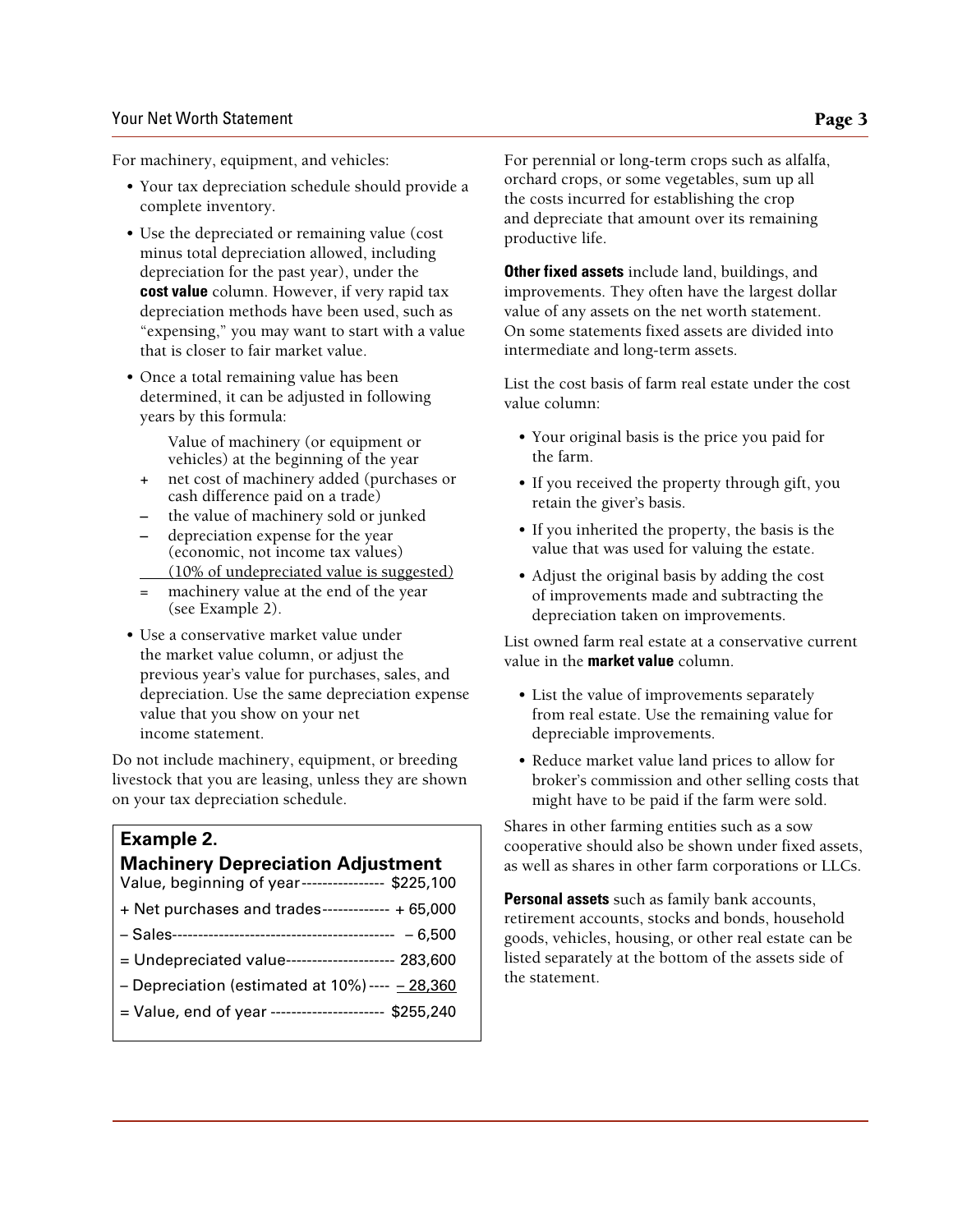## **Listing Liabilities**

Liabilities are generally listed on the right-hand side of the net worth statement and include all debts and loan obligations to pay that the farm business or family has on the date of the statement. Liabilities are usually listed according to the length of time before they become due. You may want to list the creditor's name and the purpose of each liability, as well as the amount, on a separate page.

Current liabilities are those due within the next 12 months.

- Include debts such as operating notes, feeder livestock notes, or the outstanding balance on a credit line with a bank or other lender.
- Accounts payable, such as an unpaid open account with a feed mill or attorney, should also be shown, as well as unpaid wages, custom charges, and farm income and property taxes due.
- Contractual obligations, such as a cash rent leasing agreement or a machinery operating lease, are generally not shown unless they are past due. However, if they are included in liabilities, the value of the rights that you have as a result of the contract should also be shown as an asset. These are generally given the same value as the liability.
- List principal payments due on fixed liabilities within the next 12 months (see Example 3).
- Calculate the amount of unpaid interest accrued on all liabilities as of the date of the statement. Multiply the outstanding principal of each debt by its respective interest rate, then multiply by the fraction of a year that has passed since the last payment, or since the loan was received if no payments have been made yet (see Example 4).
- Some accountants show the potential income tax that would be due if all current assets were sold as a current liability, under deferred tax liabilities.

**Fixed liabilities** include debts payable more than one year in the future.

- Loans for breeding stock, machinery, land, or farm improvements usually fall into the fixed category.
- A mortgage or contract on real estate is usually a fixed liability, too.
- Show the unpaid balance minus the principal due in the coming year (it has already been shown as a current liability).
- Some accountants show the potential income and capital gain taxes that would be due if all fixed assets were sold as a fixed liability, under deferred tax liabilities.

**Personal liabilities** can be shown at the bottom of the liabilities column. These include consumer debts, credit card balances, home mortgages, and medical bills to pay.

## **Net Worth**

The difference between total farm assets and total farm liabilities is the net worth, or equity, at the time the statement is made. It is the current value of your own investment in the farming operation. Adding net worth to total liabilities (which is the share of assets contributed by creditors) gives you a value equal to total assets and serves as a check on your calculations.

## **Example 3. Installment Loans**

A \$200,000 loan for machinery is payable in four annual installments of \$50,000 each, plus interest at 6% on the unpaid balance. Show the \$50,000 due this year as a current liability and the remaining \$150,000 as a fixed liability.

### **Example 4. Interest Accrued as of January 1**

- a. Operating note, borrowed May 1:  $$75,000 \times 5\% \times 8/12 \text{ yr} = $2,500$
- b. Machinery loan, \$240,000 owed since August 1:  $$240,000 \times 6\% \times 5/12 \text{ yr} = $6,000$
- c. Land contract, \$526,000 outstanding, last payment made March 1:  $$526,000 \times 4.5\% \times 10/12 \text{ yr} = $19,725$
- Total interest accrued = \$28,225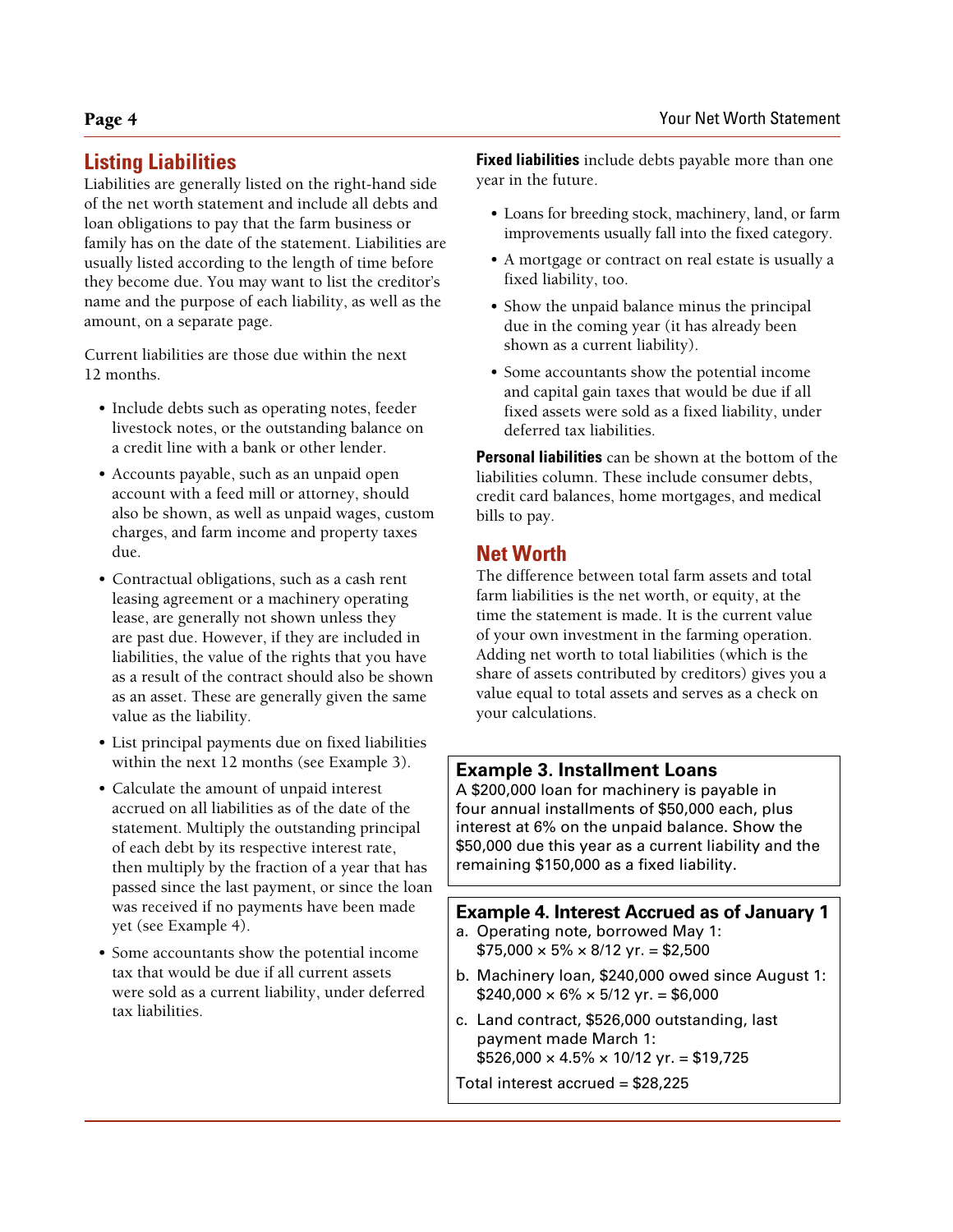The cost value net worth shows the value of your own investment excluding changes in the market values of machinery or real estate, while market value net worth does include these changes.

Farm and personal net worth can be added together to find the total family net worth.

## **Analyzing the Statement**

Once you have completed your net worth statement, take time to look it over and understand what it can tell you. To begin, look at each major liability listed and see if a corresponding item can be found under the asset side. The corresponding item will usually be listed under the same section (current or fixed). If a corresponding asset cannot be found, you may have forgotten to list something. Or the asset originally acquired with borrowed money may have already been sold or used up before paying the corresponding liability. This is a danger sign. It means that you must generate funds to pay this debt elsewhere in the farm business.

Another danger sign is a liability that appears closer to the top of the statement than its corresponding asset. An example is a machinery item bought on a one-year note. It is usually difficult to pay for an asset over a period of time considerably shorter than its useful life.

Sometimes the value of a particular liability is greater than the value of its corresponding asset. This may mean that the debt is not adequately secured, or it may occur simply because rapid depreciation methods have been used.

## **Financial Ratios**

Several ratios can be computed from the net worth statement and used to help analyze the financial security of your business. More information on these ratios, including benchmark values, can be found in ISU Extension and Outreach publication FM 1845, AgDM C3-55: **[Financial Performance Measures for](https://store.extension.iastate.edu/Product/1837)  [Iowa Farms](https://store.extension.iastate.edu/Product/1837)**, [https://store.extension.iastate.edu/](https://store.extension.iastate.edu/Product/1837) [Product/1837](https://store.extension.iastate.edu/Product/1837).

**Debt-to-asset ratio** (or percent debt) is equal to total liabilities divided by the market value of total assets. It indicates the portion of total capital supplied by

creditors. A successful farm business will have a decreasing ratio over time, except in years when major assets such as land are purchased with borrowed capital. A low debt-to-asset ratio usually leads to less year-to-year variability in net farm income, but may also cause net worth to grow more slowly.

A **personal** debt-to-asset ratio can also be calculated, using total farm and personal asset and liability values.

A **current ratio** can be calculated by dividing total current assets by total current liabilities. This is a measure of liquidity, or the ability to pay bills and debts as they come due over the next 12 months.

A farm business with good overall risk-bearing ability can still have liquidity problems. This may be caused by a low income year resulting in carry-over operating debt, or too rapid investment of cash into intermediate and long-term assets, such as machinery or land.

Many lenders consider a current ratio of 2.0 or greater to show good short-term risk-bearing ability, while a ratio close to 1.0 or lower indicates potential cash flow problems. However, this is affected by the type of farm, volume of production, and financial structure. For example, farms with regular livestock sales, such as dairy, often can withstand lower current ratios than crop farms that have production only late in the year.

Some lenders prefer to look at the difference between current assets and current liabilities rather than their ratio. This difference is called **working capital**. It indicates the potential cash available for meeting daily operating costs, consumption expenditures, and other items not listed under current liabilities.

In many cases, current liabilities will be paid from income generated from sales of farm products that have not yet been produced and do not appear as current assets. A more accurate analysis of repayment capacity can be made by developing a cash flow budget, as explained in ISU Extension and Outreach publication FM 1792, AgDM C3-15: **[Twelve Steps to](https://store.extension.iastate.edu/Product/1815)  [Cash Flow Budgeting](https://store.extension.iastate.edu/Product/1815)**, [https://store.extension.iastate.](https://store.extension.iastate.edu/Product/1815) [edu/Product/1815](https://store.extension.iastate.edu/Product/1815).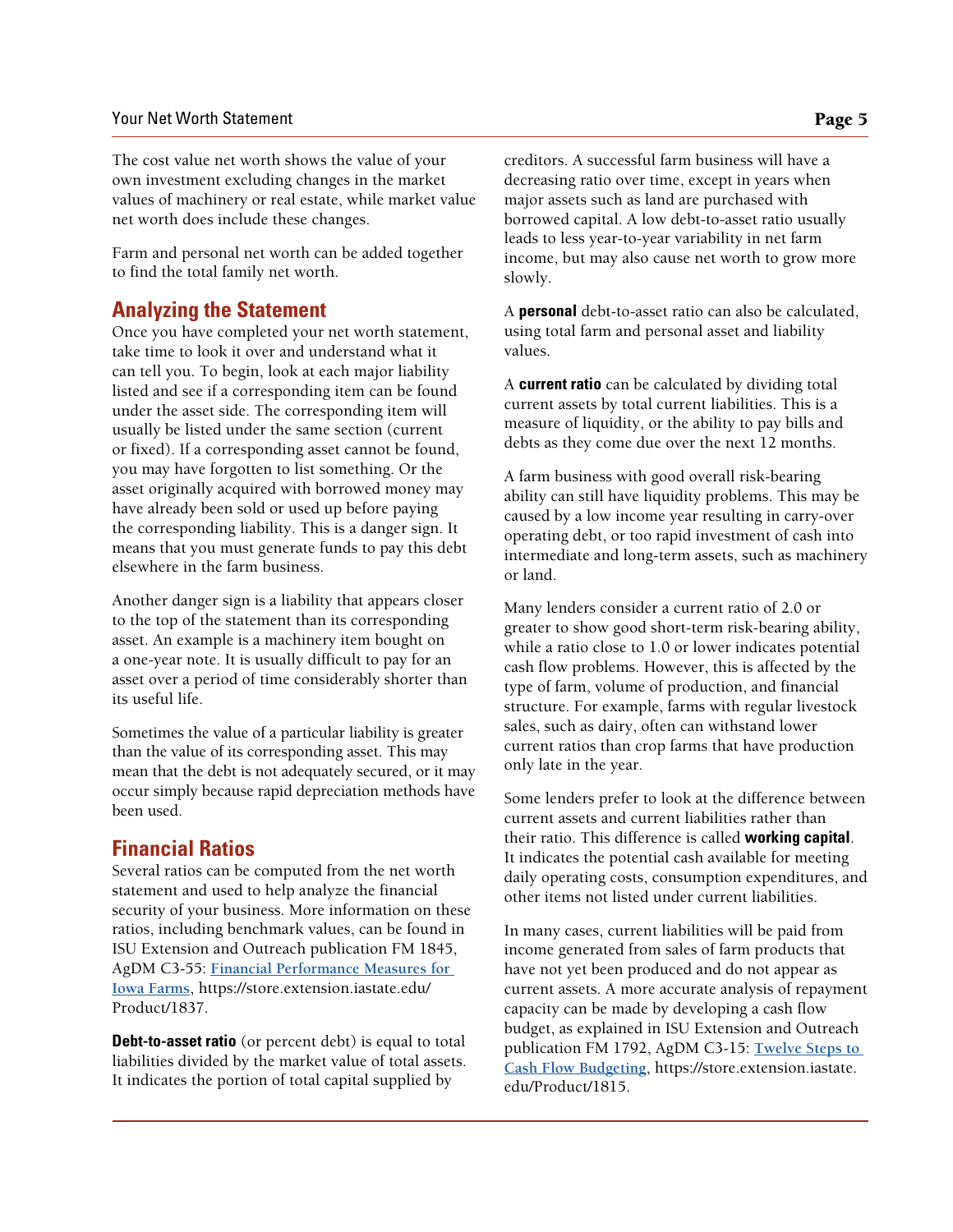## **Year-to-year Comparisons**

The financial progress of the farm business can be measured by comparing a current net worth statement with earlier ones.

The **change in cost value net worth** from one year to the next shows the growth (or loss) due to net income earned from the farm business, and consumption. The following formula summarizes the relation among cost value net worth, income, and consumption expenditures:

net farm income (accrual)

- **+** non-farm income, gifts, or inheritances invested in the farm business
- **–** farm income used for living expenses, income tax payments, and other consumption
- **=** change in cost value farm net worth

The **change in market value net worth** is found by subtracting the market net worth shown on last year's financial statement from that shown on this year's. It measures the change in the market value of your equity share of the farm business. It also depends on net income and consumption, but includes changes in the market value of land or machinery, as well. It can also be expressed as a percent of net worth at the beginning of the year.

A decrease in net worth from one year to the next may result from low net farm income or high consumption expenditures. It may also result from large changes in inventory prices of current and fixed assets. For this reason, it is useful to compare similar items on the balance sheet from one year to the next. Changes in their values may be due to changes in volume, changes in unit prices, or both.

**Example 5. Net Worth Statement Analysis 1. Current ratio** Total current farm assets divided by total current farm liabilities

**2. Working capital** Total current farm assets minus total current farm liabilities

**3. Debt-to-asset ratio** Total farm liabilities divided by total farm assets (market value)

**4. Change in cost value net worth – \$** This year's cost net worth minus last year's cost net worth

**5. Change in market value net worth – \$** This year's market net worth minus last year's market net worth

**6. Change in market value net worth – %** Change in market value net worth (\$) divided by market value net worth from last year.

Many different forms and formats exist for developing a net worth statement. However, all of them contain the same basic information. Completing an annual net worth statement is one of the simplest means available for analyzing the risk-bearing ability and financial progress of your farm business.

Further resources on financial information can be found on the **[Ag Decision Maker website](http://www.extension.iastate.edu/agdm/wdfinancial.html)**, [www.](http://www.extension.iastate.edu/agdm/wdfinancial.html) [extension.iastate.edu/agdm/wdfinancial.html](http://www.extension.iastate.edu/agdm/wdfinancial.html).

- Decision Tool C3-19, **[Net Worth Statement,](https://www.extension.iastate.edu/agdm/wholefarm/xls/c3-19networthshortform.xlsx)  [Short Form](https://www.extension.iastate.edu/agdm/wholefarm/xls/c3-19networthshortform.xlsx)**, [www.extension.iastate.edu/agdm/](http://www.extension.iastate.edu/agdm/wholefarm/xls/c3-19networthshortform.xlsx) [wholefarm/xls/c3-19networthshortform.xlsx](http://www.extension.iastate.edu/agdm/wholefarm/xls/c3-19networthshortform.xlsx)
- Decision Tool C3-56, **[Comprehensive Financial](http://www.extension.iastate.edu/agdm/wholefarm/xls/c3-56comprfinstatements.xlsx)  [Statements](http://www.extension.iastate.edu/agdm/wholefarm/xls/c3-56comprfinstatements.xlsx)**, www.extension.iastate.edu/agdm/ wholefarm/xls/c3-56comprfinstatements.xlsx

This institution is an equal opportunity provider. For the full non-discrimination statement or accommodation inquiries, go to **www.extension.iastate.edu/diversity/ext**.

**By William Edwards, retired extension economist, agdm@iastate.edu**

**[www.extension.iastate.edu/agdm](http://www.extension.iastate.edu/agdm/) [store.extension.iastate.edu](https://store.extension.iastate.edu)**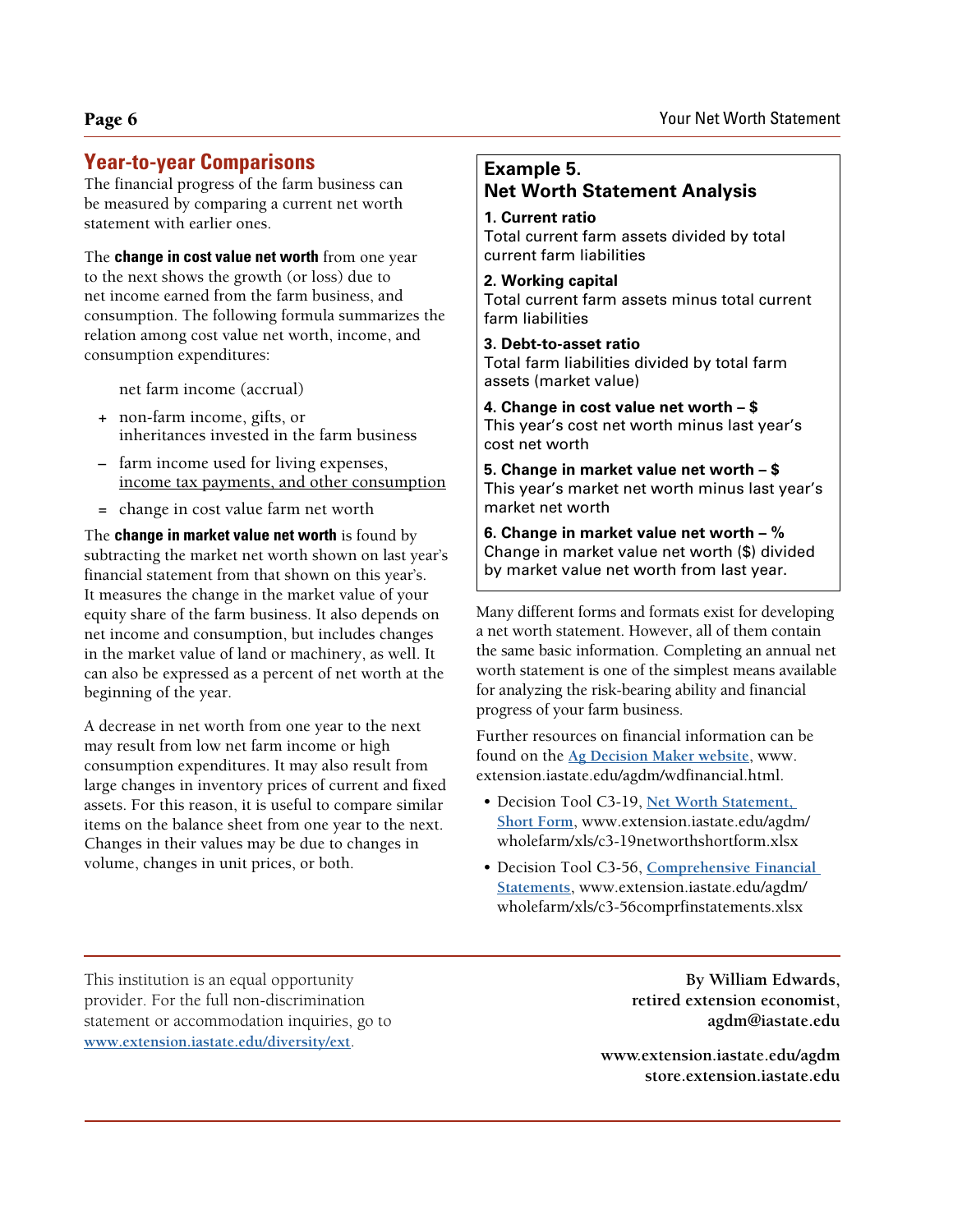# **Net Worth Statement Example**

Name *Cyclone Farm* Date *December 31, 2019* 

| <b>Farm Assets</b>                                          | Cost<br>Value | <b>Market</b><br><b>Value</b> | <b>Farm Liabilities</b>                             | <b>Market</b><br><b>Value</b> |
|-------------------------------------------------------------|---------------|-------------------------------|-----------------------------------------------------|-------------------------------|
| <b>Current Assets</b> (cost and market values are the same) |               | <b>Current Liabilities</b>    |                                                     |                               |
| Checking, savings accounts balance                          | \$16,665      | \$16,665                      | Farm accounts payable                               | \$1,859                       |
| Hedging accounts, market value                              | 47,909        | 47,909                        | Farm taxes due                                      | 4,750                         |
| Crops held for sale/feed                                    | 489,105       | 489,105                       | <b>Current notes and credit lines</b>               | 340,200                       |
| Investment in annual crops                                  | 8,680         | 8,680                         | Accrued interest<br>- current                       | 3,049                         |
| Commercial feed on hand                                     | 10,940        | 10,940                        | - fixed                                             | 19,435                        |
| Prepaid expenses                                            |               |                               | Principal due on notes and contracts                |                               |
| <b>Market livestock</b>                                     | 329,403       | 329,403                       | Due in 12 months<br>- fixed                         | 28,670                        |
| Supplies on hand                                            | 2,000         | 2,000                         |                                                     |                               |
| Accounts receivable                                         |               |                               |                                                     |                               |
| Other current assets                                        |               |                               |                                                     |                               |
| a. Total Current Assets                                     | \$904,702     | \$904,702                     | d. Total Current Liabilities                        | \$397,963                     |
| Fixed Assets (cost and market values may differ)            |               |                               | <b>Fixed Liabilities</b>                            |                               |
| Unpaid co-op. distributions                                 | \$28,861      | \$28,861                      | Notes and contracts, principal due beyond 12 months |                               |
| Investment in perennial crops                               | 157,500       | 157,500                       | - Machinery                                         | \$168,673                     |
| <b>Breeding livestock</b>                                   | 222,600       | 222,600                       | – Land                                              | 269,100                       |
| Machinery & equipment                                       | 255,240       | 275,000                       | - Other fixed assets                                |                               |
| <b>Buildings/improvements</b>                               | 138,510       | 171,000                       |                                                     |                               |
| Farmland                                                    | 800,000       | 1,050,000                     |                                                     |                               |
| Farm securities, certificates                               | 13,000        | 13,000                        |                                                     |                               |
| <b>b. Total Fixed Assets</b>                                | \$1,615,711   | \$1,917,961                   | e. Total Fixed Liabilities                          | \$437,773                     |
| c. Total Farm Assets $(a + b)$                              | \$2,520,413   | \$2,822,663                   | f. Total Farm Liabilities $(d + e)$                 | \$835,736                     |
| g. Farm Net Worth $(c - f)$                                 | \$1,684,677   | \$1,986,927                   |                                                     |                               |
| h. Farm Net Worth Last Year                                 | \$1,665,962   | \$1,820,062                   | Working Capital (a - d)                             | \$506,739                     |
| i. Change in Farm Net Worth (g - h)                         | \$18,715      | \$166,865                     | Current Asset-to-Debt Ratio (a / d)                 | 2.27                          |
| Percent Change in Net Worth (i / h)                         | $1\%$         | 9%                            | Total Debt-to-Asset Ratio (f / c)                   | 30%                           |
| <b>Personal Assets (optional)</b>                           |               |                               | <b>Personal Liabilities (optional)</b>              |                               |
| Bank accounts, cash, savings                                |               |                               | Credit card, charge accounts, etc.                  | \$4,562                       |
| Automobiles, boats, etc.                                    |               | \$40,000                      | Automobile loans                                    | 15,000                        |
| Household goods, clothing                                   |               | 25,000                        | Accounts payable, taxes due                         |                               |
| Stocks, bonds, etc.                                         |               | 8,500                         | Other loans                                         |                               |
| Real estate                                                 |               |                               | Real estate, other long-term loans                  |                               |
| Other personal assets<br>j. Total Personal Assets           |               |                               | Other personal liabilities                          |                               |
|                                                             |               | \$73,500                      | k. Total Personal Liabilities                       | \$19,562                      |
| I. Total Personal Net Worth $(i - k)$                       |               | \$53,938                      | Personal Debt-to-Asset Ratio (k / j)                | 27%                           |
|                                                             |               |                               |                                                     |                               |
| m. Total Assets, Farm & Personal $(c + j)$                  |               | \$2,896,163                   | n. Total Liabilities, Farm & Personal $(f + k)$     | \$855,298                     |
| Total Net Worth, Market Value (g + I)                       |               | \$2,040,865                   | <b>Overall Debt-to-Asset Ratio (n / m)</b>          | 30%                           |

 $\overline{\phantom{a}}$